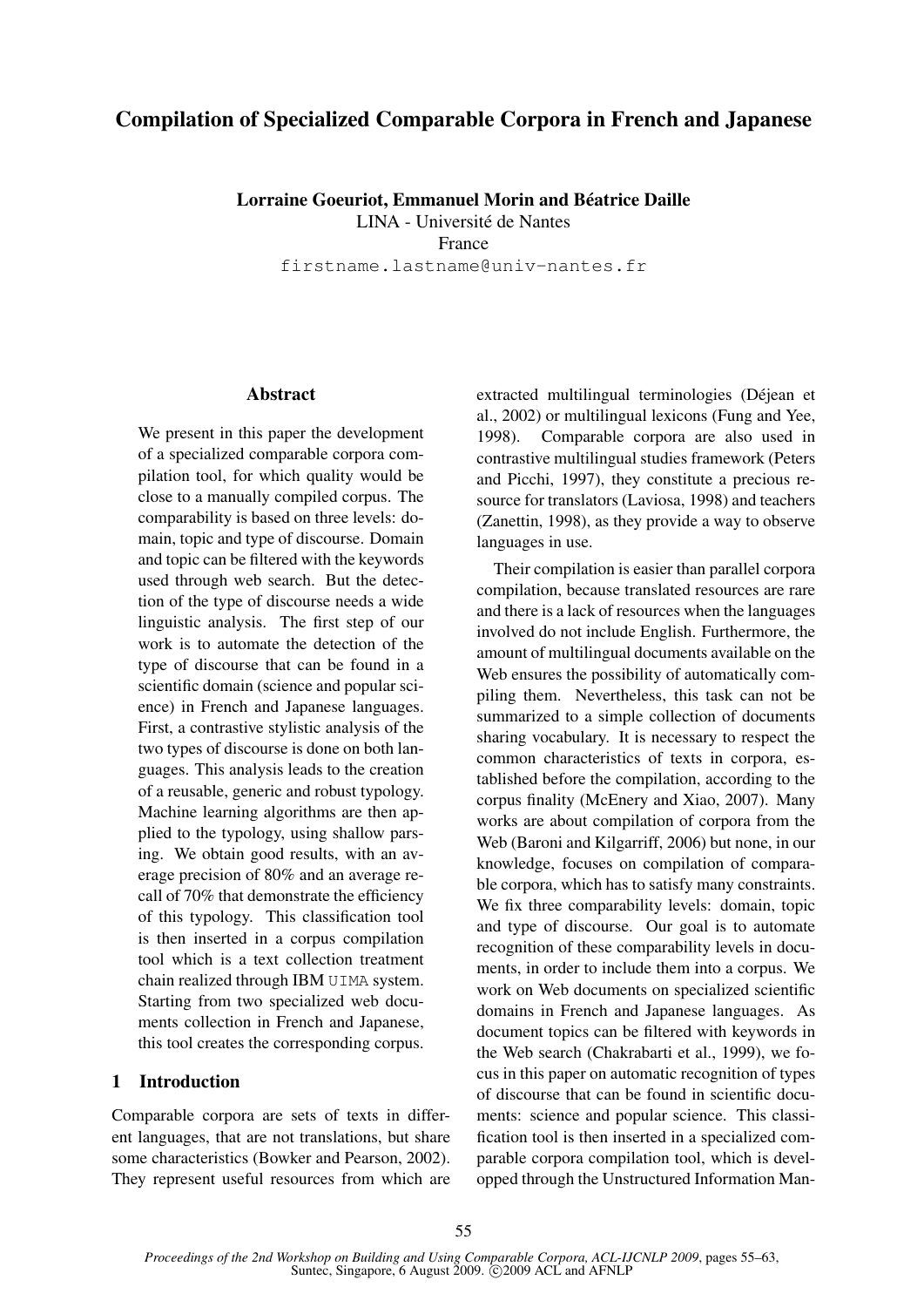agement Architecture (UIMA) (Ferrucci and Lally, 2004).

This paper is structured as follows. After an introduction of related works in section 2, stylistic analysis of our corpus will be presented in section 3. This analysis will lead to the creation of a typology of scientific and popular science discourse type in specifialized domains. The application of learning algorithms to the typology will be described in section 4, and the results will be presented in section 5. We will show that our typology, based on linguistically motivated features, can characterize science and popular science discourses in French and Japanese documents, and that the use of our three comparablility levels can improve corpora comparability. Finally, we describe the development of the corpus compilation tool.

### 2 Background

"A comparable corpus can be defined as a corpus containing components that are collected using the same sampling frame and similar balance and representativeness" (McEnery and Xiao, 2007, p. 20). Comparability is ensured using characteristics which can refer to the text creation context (period, author...), or to the text itself (topic, genre...). The choice of the common characteristics, which define the content of corpora, affects the *degree of comparability*, notion used to quantify how two corpora can be comparable. The choice of these characteristics depends on the finality of the corpus. Among papers on comparable corpora, we distinguish two types of works, which induces different choices:

- General language works, where texts of corpora usually share a domain and a period. Fung and Yee (1998) used a corpus composed of newspaper in English and Chinese on a specific period to extract words translations, using IR and NLP methods. Rapp (1999) used a English / German corpus, composed of documents coming from newspapers as well as scientific papers to study alignment methods and bilingual lexicon extraction from non-parallel corpora (which can be considered as comparable);
- Specialized language works, where choice of criteria is various. Déjean et al. (2002) used a corpus composed of scientific abstracts from

*Medline*, a medical portal, in English and German. Thus they used documents sharing a domain and a genre to extract bilingual terminology. Chiao (2002) used a corpus of documents of medical domain on a specific topic to work on the extraction of specialized terminologies.

In general language works, documents of comparable corpora often share characteristics like domain or topic. As they are usually extracted from newspapers, it is important to limit them to a certain period to guarantee their comparability.

In specialized corpora, first levels of comparability can be achieved with the domain and the topic. Moreover, several communicative settings appear in specialized language (Bowker and Pearson, 2002): expert-expert, expert-initiate, relative expert to the uninitiated, teacher-pupil. Malrieu and Rastier (2002) specify several levels of textual classification, each of which corresponding to a certain granularity. The first level is *discourse*, defined as a set of utterances from a enunciator characterized by a global topical unit (Ducrot and Todorov, 1972). The second level is *genre*, defined as text categories distinguished by matured speakers. For example, to literary discourse correspond several genres: drama, poetry, prose. . . Inspired by these communicative settings and textual categories, we choose to distinguish two communicative settings or *type of discourse* in specialized domains: science (texts written by experts to experts) and popular science (texts written to non-experts, by experts, semi-experts or nonexperts). This comparability level, the type of discourse, reflects the context of production or usage of the documents, and guarantees a lexical homogeneity in corpora (Bowker and Pearson, 2002, p. 27). Furthermore, Morin et al. (2007) proved that comparable corpora sharing a topic and a type of discourse are well adapted for multilingual terminologies extraction.

Our goal is to create a tool to compile comparable corpora in French and Japanese which documents are extracted from the Web. We investigate automatic categorization of documents according to their type of discourse. This categorization is based on a typology of elements characterizing these types of discourse. To this end, we carry out a stylistic and contrastive analysis (Karlgren, 1998). This analysis aims to highlight linguistically motivated features through several dimen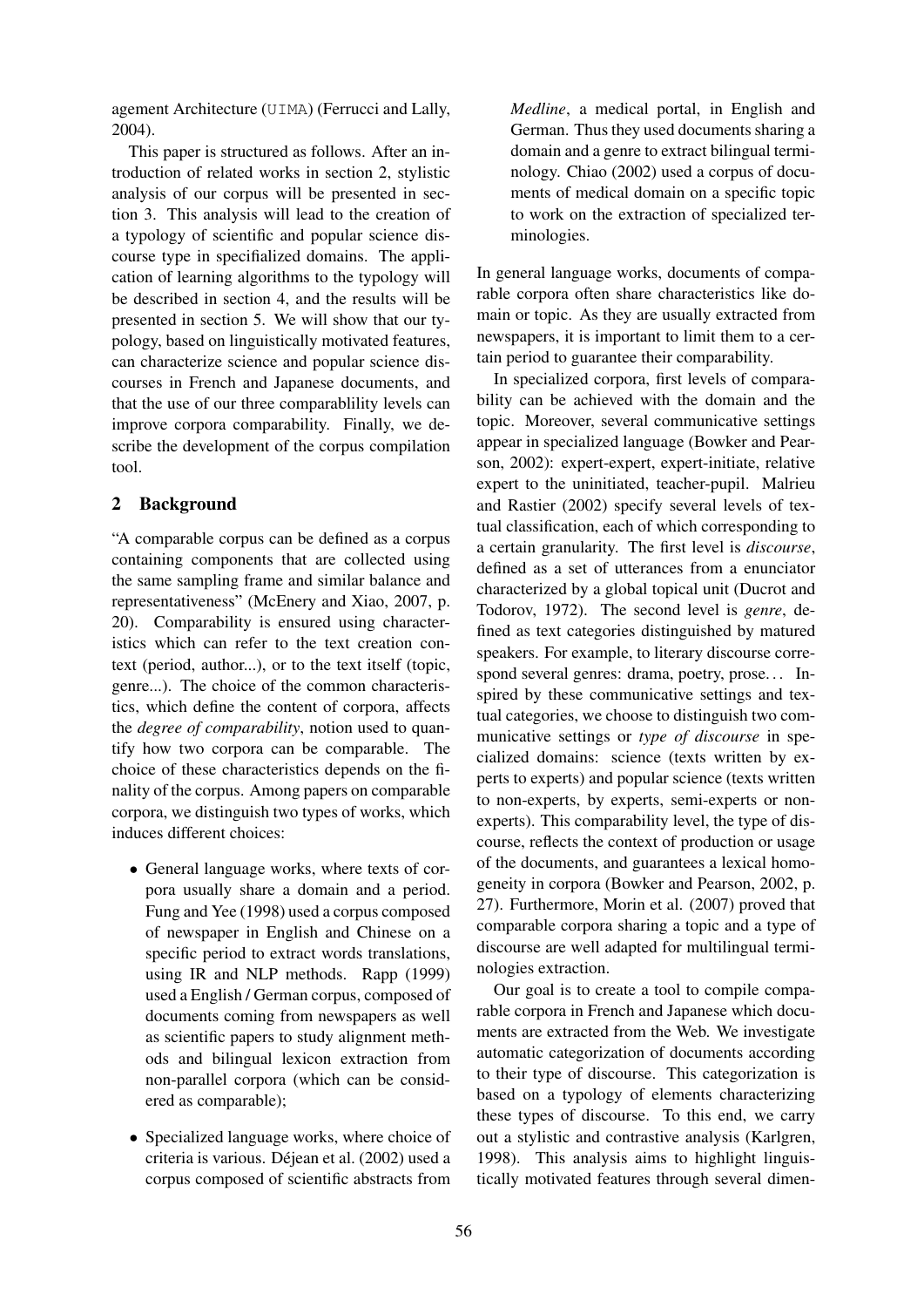sions (structural, modal and lexical), whose combination characterizes scientific or popular science discourse. A specialized comparable corpus can be compiled from a single type of discourse document collection through several steps. Last part of this paper focuses on the automation of these steps using the IBM Unstructured Information Management Architecture (UIMA).

# 3 Analysis of Types of Discourse

The recognition of types of discourse is based on a stylistic analysis adapted from a deductive and contrastive method, which purpose is to raise discriminant and linguistically motivated features characterizing these two types of discourse. Main difficulty here is to find relevant features which fit every language involved. These features, gathered in a typology, will be used to adapt machine learning algorithms to compilation of corpora. This typology thus needs to be robust, generic and reusable in other languages and domains. Genericity is ensured by a broad typology composed of features covering a wide range of documents characteristics, while robustness is guaranteed with operational (computable) features and treatment adaptable to Web documents as well as texts.

Sinclair (1996) distinguishes two levels of analysis in his report on text typologies: external level, characterizing the context of creation of the document; and internal level, corresponding to linguistic characteristics of document. Because our corpora are composed of documents extracted from the Web, we consider external level features as all the features related to the creation of documents and their structure (non-linguistic features) and call them *structural features*. Stylistic analysis raises several granularity levels among linguistic characteristics of the texts. We thus distinguish two levels in the internal dimension. Firstly, in order to distinguish between scientific and popular science documents, we need to consider the speaker in his speech: the modality. Secondly, scientific discourse can be characterized by vocabulary, word length and other lexical features. Therefore our typology is based on three analysis levels: structural, modal and lexical.

#### 3.1 Structural Dimension

When documents are extracted from the Web, the structure and the context of creation of the documents should be considered. In the framework

| Feature             | French | <b>Japanese</b> |  |
|---------------------|--------|-----------------|--|
| URL pattern         | ×      |                 |  |
| Document's format   | X      | $\times$        |  |
| Meta tags           | X      | $\times$        |  |
| Title tag           | X      | $\times$        |  |
| Pages layout        | X      | X               |  |
| Pages background    | X      | $\times$        |  |
| Images              | X      | $\times$        |  |
| Links               | X      | X               |  |
| Paragraphs          | X      | $\times$        |  |
| Item lists          | X      | $\times$        |  |
| Number of sentences | X      | X               |  |
| Typography          | X      | $\times$        |  |
| Document's length   | ×      | X               |  |

Table 1: Structural dimension features

of Web documents classification, several elements bring useful information: pictures, videos and other multimedia contents (Asirvatham and Ravi, 2001); meta-information, title and *HTML* structure (Riboni, 2002). While those information are not often used in comparable corpora, they can be used to classify them. Table 1 shows structural features.

### 3.2 Modal Dimension

The degree of specialization required by the recipient or reader is characterized by the relation built in the utterance between the speaker or author and the recipient or reader<sup>1</sup>. The tone and linguistic elements in texts define this relation. The modalisation is an interpretation of the author's attitude toward the content of his/her assertion. Modalisation is characterized by many textual markers: verbs, adverbs, politeness forms, etc. Presence of the speaker and his position towards his speech are quite different in scientific and popular science discourse. Thus we think modalisation markers can be relevant. For example, the speaker directly speaks to the reader in some popular science documents: "*By eating well, you'll also help to prevent diabetes problems that can occur later in life, like heart disease*". Whereas a scientific document would have a neutral tone: "*Obesity plays a central role in the insulin resistance syndrome, which includes hyperinsulinemia, [. . . ] and an increased risk of atherosclerotic cardiovascular disease*".

Most of the modal theories are language dependent, and use description phenomena that are specific to each language. Conversely, the theory exposed in (Charaudeau, 1992) is rather indepen-

<sup>&</sup>lt;sup>1</sup>Since we work on a scientific domain, we will consider the speaker as the author of texts, and the recipient as the reader.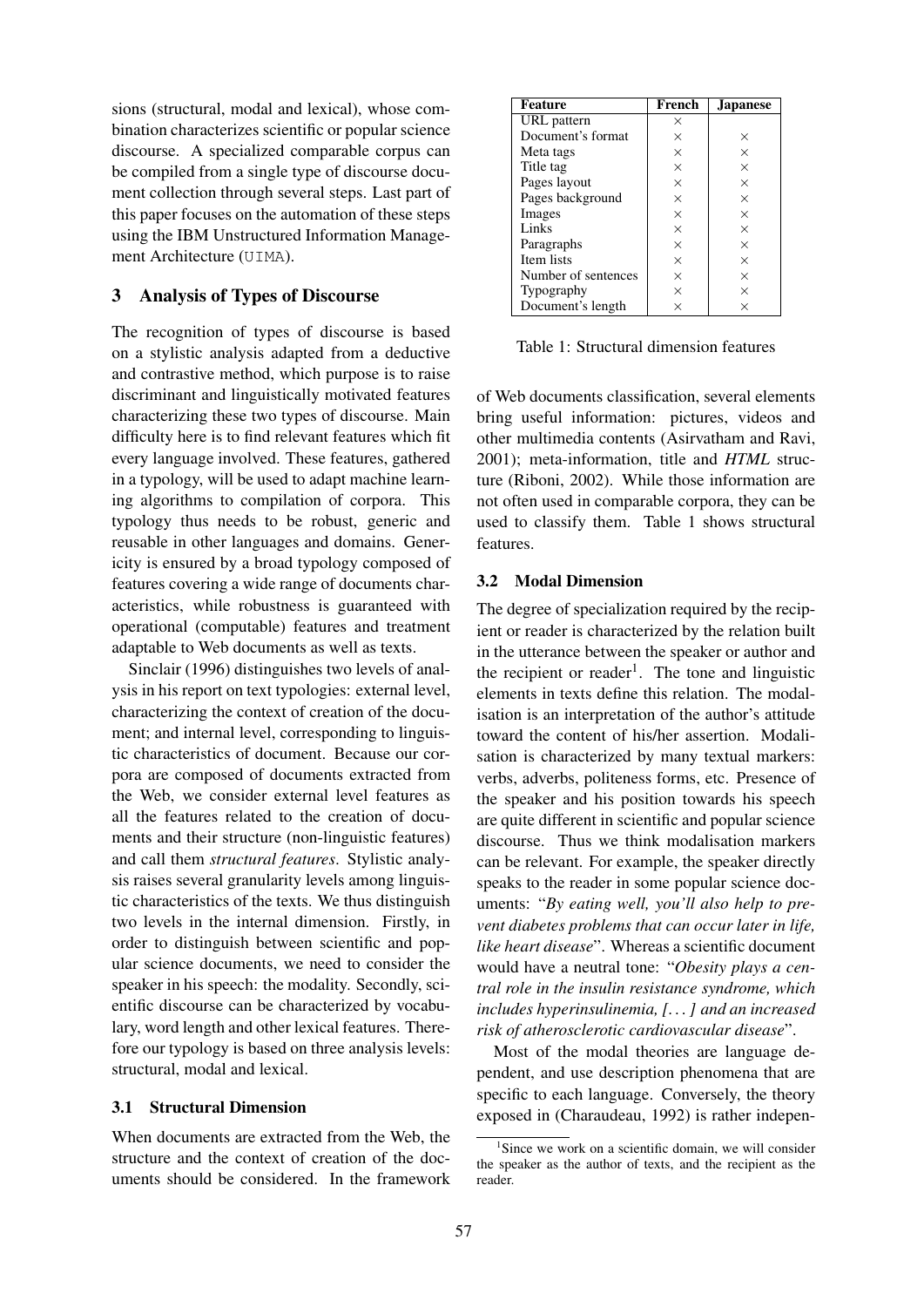dent of the language and operational for French and Japanese (Ishimaru, 2006). According to Charaudeau (1992, p.572), modalisation clarifies the position of the speaker with respect to his reader, to himself and to his speech. Modalisation is composed of locutive acts, particular positions of the author in his speech, and each locutive act is characterized by modalities. We kept in his theory two locutive acts involving the author:

- Allocutive act: the author gets the reader involved in the speech (ex.: "*You have to do this.*");
- Elocutive act: the author is involved in his own speech, he reveals his position regarding his speech (ex.: "*I would like to do this.*").

Each of these acts are then divided into several modalities. These modalities are presented in table 2 with English examples. Some of the modalities are not used in a language or another, because they are not frequent or too ambiguous.

### 3.3 Lexical Dimension

Biber (1988) uses lexical information to observe variations between texts, especially between genres and types of texts. Karlgren (1998) also use lexical information to characterize text genres, and use them to observe stylistic variations among texts. Thus, we assume that lexical information is relevant in the distinction between science and popular science discourse. Firstly, because a specialized vocabulary is a principal characteristic of specialized domain texts (Bowker and Pearson, 2002, p. 26). Secondly, because scientific documents contain more complex lexical units, nominal compounds or nominal sentences than popular science documents (Sager, 1990).

Table 3 presents the lexical dimension features. Note that these features show a higher language dependency than other dimension features.

# 4 Automatic Classification by Type of **Discourse**

The process of documents classification can be divided into three steps: document indexing, classifier learning and classifier evaluation (Sebastiani, 2002). Document indexing consists in building a compact representation of documents that can be interpreted by a classifier. In our case, each document  $d_i$  is represented as a vector of features weight:  $\vec{d}_i = \{w_{1i}, \dots, w_{ni}\}$  where *n* is the

| <b>Feature</b>          | French   | <b>Japanese</b> |
|-------------------------|----------|-----------------|
| Specialized vocabulary  | X        | ×               |
| <b>Numerals</b>         | X        | X               |
| Units of measurement    | X        | $\times$        |
| Words length            | X        |                 |
| Bibliography            | X        | $\times$        |
| Bibliographic quotes    | X        | $\times$        |
| Punctuation             | $\times$ | $\times$        |
| Sentences end           |          | $\times$        |
| <b>Brackets</b>         | $\times$ | $\times$        |
| Other alphabets (latin, |          | $\times$        |
| hiragana, katakana)     |          |                 |
| Symbols                 |          | $\times$        |

Table 3: Lexical dimension features

| <b>Dimension</b> | Method                                |
|------------------|---------------------------------------|
| Structural       | Pattern matching                      |
| Modal            | Lexical and lexico-syntactic patterns |
| Lexical          | Lexical patterns                      |

Table 4: Markers detection methods

number of features of the typology and  $w_{ij}$  is the weight of the  $j<sup>th</sup>$  feature in the  $i<sup>th</sup>$  document. Each feature weight is normalized, dividing the weight by the total. Documents indexing is characterized by our typology (section 3) and features implementation.

# 4.1 Features Implementation

In order to get a fast classification system, we privileged for the implementation of our typology features shallow parsing such as lexical markers and lexico-syntactic patterns (method for each dimension is detailed in table 4).

Structural Features We used 12 structural features introduced in section 3.1. Most of these features are achieved through pattern matching. For example, URL patterns can determine is the document belongs to websites such as hospital (http: //www.chu- $***$ .fr) or universities websites (http://www.univ-\*\*\*.fr), etc. As for paragraphs, images, links, etc., one simple search of HTML tags was made.

Modal Features Locutor presence markers in a text can be implicit or ambiguous. We focused here on simple markers of his presence in order to avoid *noise* in our results (high precision but weak recall). Thus we don't recognize all modal markers in a text but those recognized are correct. There are pronouns which are specific to the speech act: for instance, for the elocutive act, the French pronouns *je* (I) and *nous* (we), and the Japanese pronouns  $\bar{\mathcal{H}}$ , (I),  $\bar{\mathcal{H}}$  (we)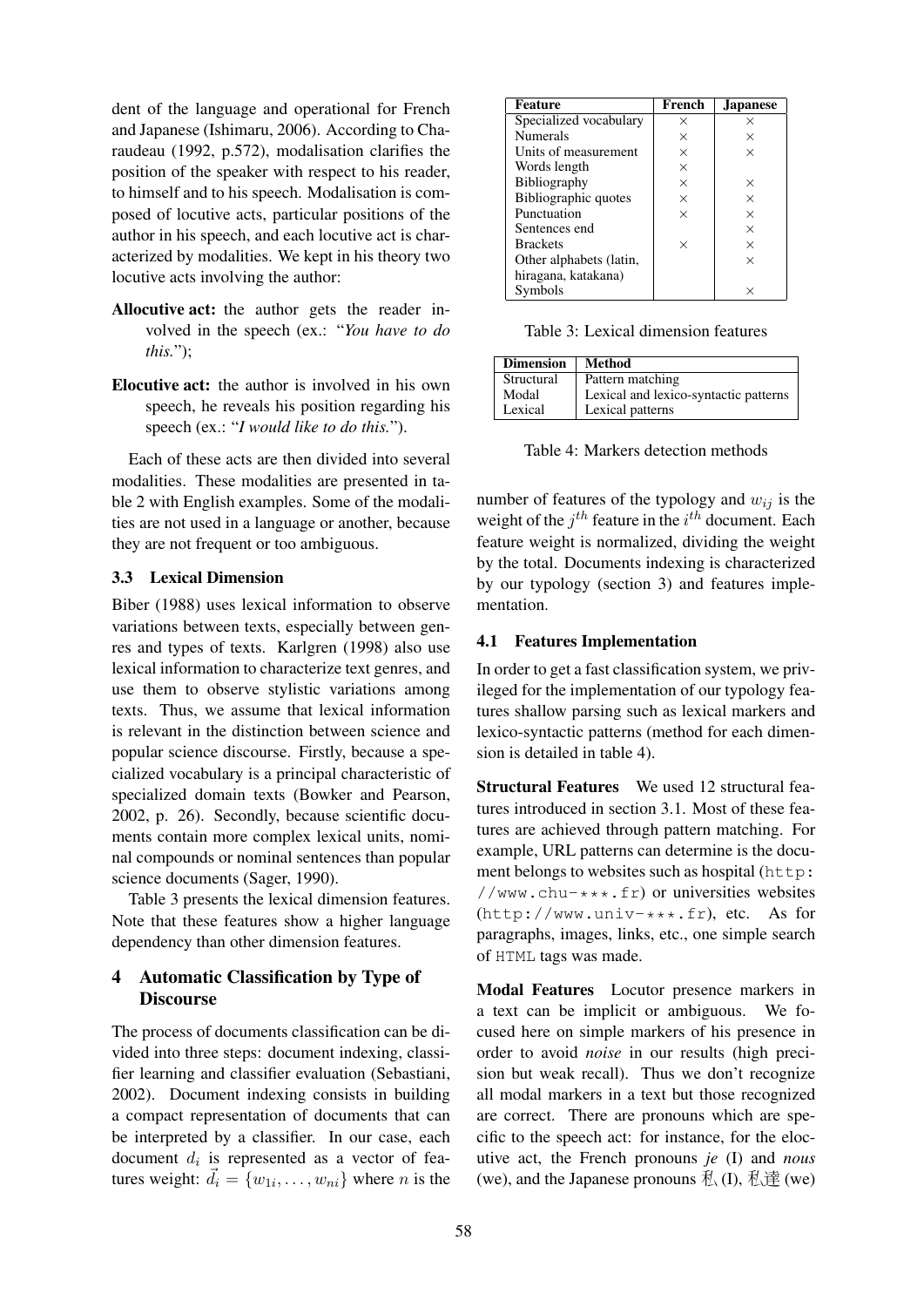| <b>Feature</b>               | <b>Example</b>                | French   | <b>Japanese</b> |
|------------------------------|-------------------------------|----------|-----------------|
| <b>Allocutive modality</b>   |                               |          |                 |
| Allocutive personal pronouns | You                           | $\times$ |                 |
| Injunction modality          | Don't do this                 | $\times$ | $\times$        |
| Authorization modality       | You can do this               | $\times$ |                 |
| Judgement modality           | Congratulations for doing it! | $\times$ |                 |
| Suggestion modality          | You should do this            | $\times$ | $\times$        |
| Interrogation modality       | When do you arrive?           | $\times$ | $\times$        |
| Interjection modality        | How are you, Sir?             | $\times$ |                 |
| Request modality             | Please, do this               | X        | $\times$        |
| <b>Elocutive modality</b>    |                               |          |                 |
| Elocutive personal           | I, we                         | $\times$ | $\times$        |
| Noticing modality            | We notice that he left        | $\times$ | $\times$        |
| Knowledge modality           | I know that he left           | X        | $\times$        |
| Opinion modality             | I think he left               | $\times$ | $\times$        |
| Will modality                | I would like him to leave     | $\times$ | $\times$        |
| Promise modality             | I promise to be here          | $\times$ | $\times$        |
| Declaration modality         | I affirm he left              |          | $\times$        |
| Appreciation modality        | I like this                   | X        |                 |
| Commitment modality          | We have to do this            | $\times$ |                 |
| Possibility modality         | I can inform them             | $\times$ |                 |

Table 2: Modal dimension features

and  $\forall x \in \mathbb{R}$  (we). The modalities are also computed with lexical markers. For example, the modality of knowledge can be detected in French with verbs like *savoir, connaître* (know), and in Japanese with the verb 知る (know), with polite form 知っています and with neutral form 知っている.

Lexical Features Some of our lexical criteria are specific to the scientific documents, like bibliographies and bibliographic quotations, specialized vocabulary or the measurement units. To measure the terminological density (proportion of specialized vocabulary in the text) in French, we evaluate terms with stems of Greek-Latin (Namer and Baud, 2007) and suffix characters of relational adjectives that are particularly frequent in scientific domains (Daille, 2000). We listed about 50 stems such as *inter-*, *auto-* or *nano-*, and the 10 relational suffixes such such as *-ique* or *-al*. For Japanese, we listed prefix characteristics of names of disease or symptoms (先天性 (congenital), 遺伝性(hereditary), etc.). These stems can be found in both type of discourse, but not in the same proportions. Specialized terms are used in both type of discourse in different ways. For example, the term "ovarectomie" (*ovarectomy*) can be frequent in a scientific document and used once in a popular science documents to explain it and then replaced by "ablation des ovaires" (*ovary ablation*). Sentences end are specific ending particles used in japanese, for example the particle  $\psi$  is often used at the end of an interrogative sentence.

#### 4.2 Learning Algorithms

Classifier learning is a process which observes features weight of documents classified in a class  $c$  or  $\bar{c}$  and determine characteristics that a new document should have to be classified in one of these two classes  $2$ . Given a document indexing, there are some well-known algorithms that can achieve this process (neural network, Bayes classifiers, SVM, etc.) of which Sebastiani (2002) carried out a research about the assemblage and comparison. Applied to a Reuters newswires corpus, these techniques showed variable performances in the usage level of supervised or unsupervised approaches, of the size of the corpus, of the number of categories, etc. We decided to use *SVMlight* (Joachims, 2002) and *C4.5* (Quinlan, 1993), since both of them seem to be the most appropriate to our data (small corpora, binary classification, less than 100 features).

#### 5 Experiments

In this section, we describe the two comparable corpora used and present the two experiments carried out with each of them. The first comparable corpus is used to train the classifier in order to learn a classification model based on our typology (*i.e.* training task). The second comparable corpus is used to evaluate the impact of the classification model when applied on new documents (*i.e.* evaluation task).

 $2$ This is the binary case. See (Sebastiani, 2002) for other cases.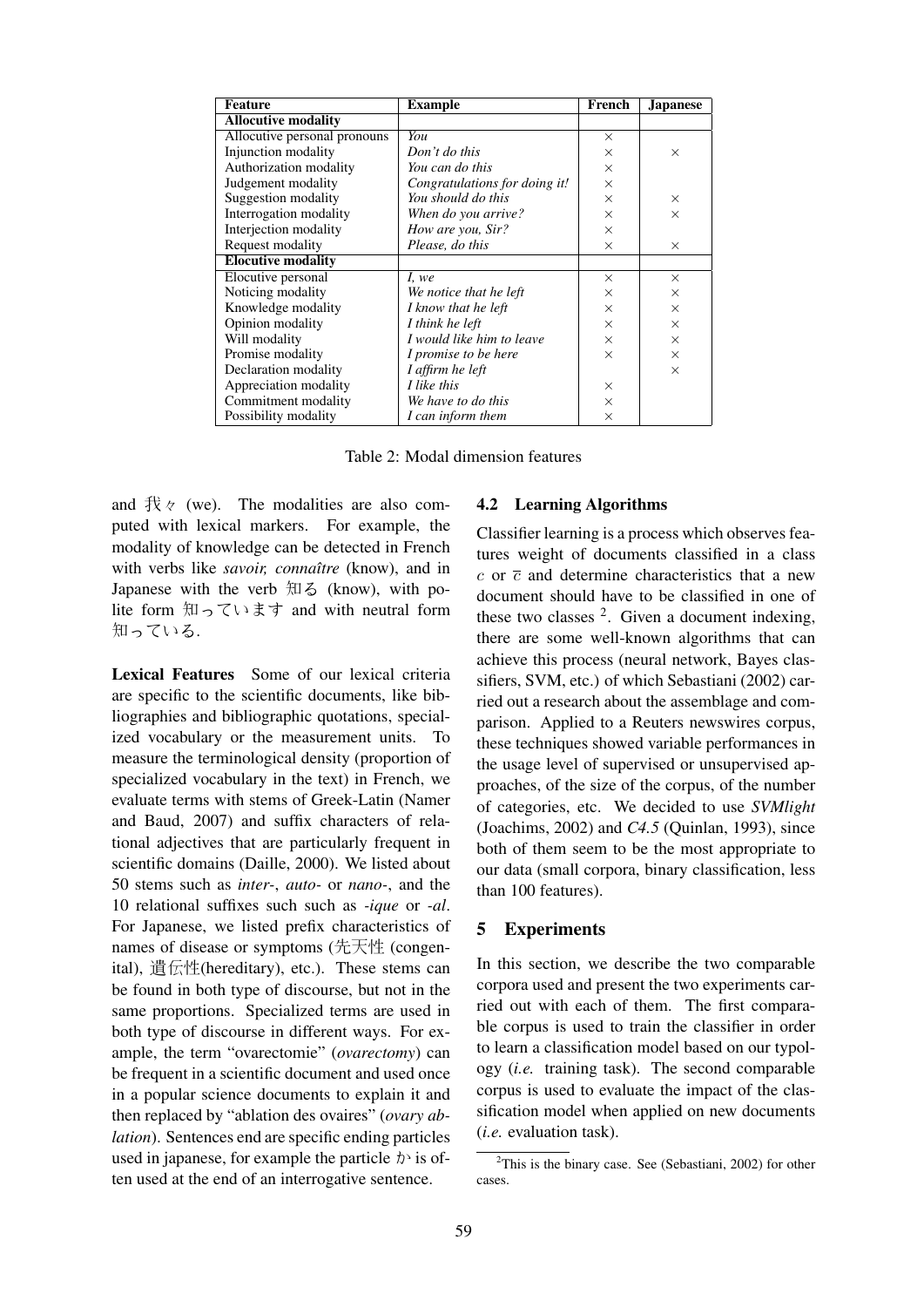#### 5.1 Comparable Corpora

The corpora used in our experiments are both composed of French and Japanese documents harvested from the Web. The documents were taken from the medical domain, within the topic of *diabetes and nutrition* for training task, and *breast cancer* for the evaluation task. Document harvesting was carried out with a domain-based search and a manual selection. Documents topic is filtered using keywords reflecting the specialized domain: for example *alimentation*, *diabète* and *obésité* <sup>3</sup> for French part and 糖尿病 and 肥満 <sup>4</sup> for the Japanese part of the training task corpus. Those keywords are directly related to the topic or they can be synonyms (found on thesaurus) or semantically linked terms (found in Web documents collected). Then the documents were manually selected by native speakers of each language who are not domain specialists, and classified with respect to their type of discourse: science (SC) or popular science (PS). Manual classification is based on the following heuristics, to decide their type of discourse:

- A scientific document is written by specialists to specialists.
- We distinguish two levels of popular science: texts written by specialists for the general public and texts written by the general public for the general public. Without distinction of these last two levels, we privileged documents written by specialists, assuming that they may be richer in content and vocabulary (for example advices from a doctor would be richer and longer than forum discussions).

Our manual classification is based on the two previous heuristics, and endorsed by several empirical elements: website's origin, vocabulary used, etc. The classification of ambiguous documents has been validated by linguists. A few documents for which it was difficult to decide on the type of discourse, such as those written by people whose specialist status was not clear, were not retained.

We thus created two comparable corpora:

• [DIAB\_CP] related to the topic of *diabetes and nutrition* and used to train the classifier.

• [BC\_CP] related to the topic of *breast cancer* and used to evaluate the effectiveness of the classifier.

Table 5 shows the main features of each comparable corpora: the number of documents, and the number of words<sup>5</sup> for each language and each type of discourse.

|           |    |           | $#$ docs | # words |
|-----------|----|-----------|----------|---------|
|           | FR | SC        | 65       | 425,781 |
| [DIAB_CP] |    | <b>PS</b> | 183      | 267,885 |
|           | JP | SC        | 119      | 234,857 |
|           |    | <b>PS</b> | 419      | 572,430 |
|           | FR | SC        | 50       | 443,741 |
| $[BC_C]$  |    | <b>PS</b> | 42       | 71,980  |
|           | JP | SC        | 48       | 211,122 |
|           |    | PS        | 51       | 123,277 |
|           |    |           |          |         |

Table 5: Basic data on each comparable corpora

# 5.2 Results

We present in this section two classification tasks:

- the first one consists in training and testing classifiers with [DIAB\_CP], using N-fold cross validation method that consists in dividing the corpus into  $n$  sub-samples of the same size (we fix  $N = 5$ ). Results are for 5 partitioning on average;
- the second one consists in testing on [BC\_CP] the best classifier learned on [DIAB\_CP], in order to evaluate its impact on new documents.

Tables 6 and 7 show results of these two tasks. On both table we present precision and recall metrics with the two learning systems used. On table 6, we can see that the results concerning the French documents are quite satisfactory altogether, with a recall on average of 87%, and a precision on average of 90% as for the classifier *C4.5* (more than 215 documents are well classified from 248 French documents of [DIAB\_CP]). The results of the classification in Japanese are also good with the classifier C.4.5. More than 90% of documents are correctly classified, and the precision reaches on average 80%. Some of the lower results can be explained, especially in Japanese by the high range of document genres in the corpus (research papers, newspapers, scientific magazines, recipes, job offers, forum discussions. . . ).

<sup>3</sup> *nutrition*, *diabetes*, and *obesity*

<sup>4</sup> *diabetes* and *overweight*

<sup>&</sup>lt;sup>5</sup>For Japanese, the number of words is the number of occurrences recognized by ChaSen (Matsumoto et al., 1999)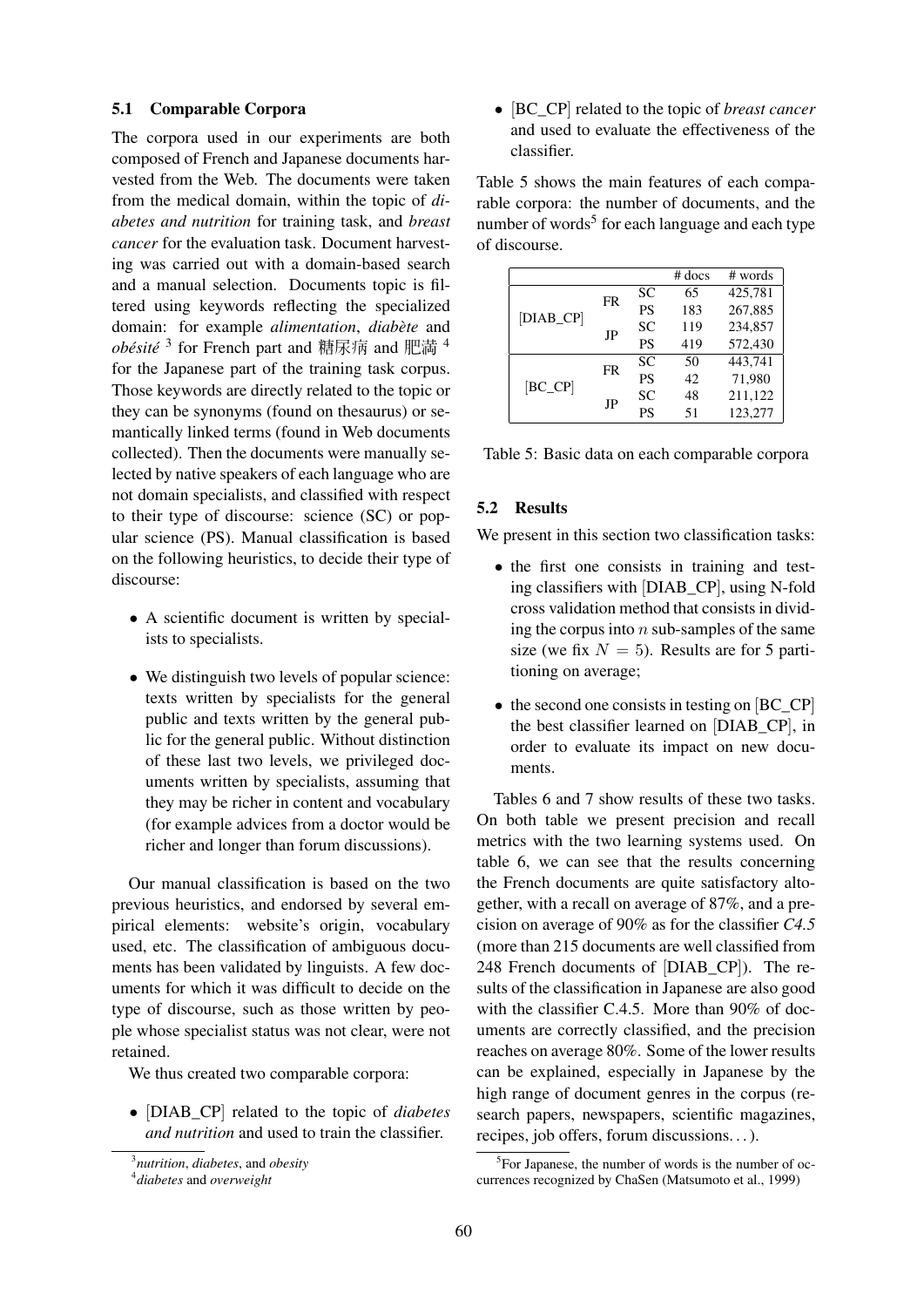|      |           | French |      | Japanese |      |
|------|-----------|--------|------|----------|------|
|      |           | Prec.  | Rec. | Prec.    | Rec. |
| svml | SC        | 1.00   | 0.36 | 0.70     | 0.65 |
|      | <b>PS</b> | 0.80   | 1,00 | 0.72     | 0.80 |
|      | SC        | 0.89   | 0.80 | 0.76     | 0.96 |
| 2    | <b>PS</b> | 0.91   | 0.94 | 0.95     | 0.99 |

Table 6: Precision and recall for each language, each classifier, on [DIAB\_CP]

Table 7 shows results on [BC\_CP]. In general, we note a decrease of the results with [BC\_CP], although results are still satisfactory. French documents are well classified whatever the classifier is, with a precision higher than 75% and a recall higher than 75%, which represent more than 70 well classified documents on 92. Japanese documents are well classified too, with 76% precision and 77% recall on average, with 23 documents wrong classified on 99. This classification model is effective when it is applied to a different medical topic. This classification model seems efficient to recognize scientific discourse from popular science one in French and Japanese documents on a particular topic.

|      |           | French |      | Japanese |      |
|------|-----------|--------|------|----------|------|
|      |           | Prec.  | Rec. | Prec.    | Rec. |
|      | SC        | 0.92   | 0.53 | 0.90     | 0.61 |
| svml | <b>PS</b> | 0.64   | 0.95 | 0.66     | 0.98 |
|      | SC        | 0.70   | 0.92 | 0.76     | 0.70 |
|      | <b>PS</b> | 0.87   | 0.56 | 0.75     | 0.80 |

Table 7: Precision and recall for each language, each classifier, on [BC\_CP]

# 6 Comparable Corpora Compilation Tool

Compilation of a corpus, whatever type it is, is composed of several steps.

1. Corpus Specifications: they must be defined by the creator or user of the corpus. It includes decisions on its type, languages involved, resources from which are extracted documents, its size, etc. In the case of specialized comparable corpora, specifications concern languages involved, size, resources and documents domain, theme and type of discourse. This step depends on the applicative goals of the corpus and has to be done carefully.

#### 2. Documents Selection and Collection:

according to the resource, size and other corpus criteria chosen during the first step, documents are collected.

# 3. Documents Normalization and Annotation: cleaning and linguistic treatments are applied

- to documents in order to convert them into raw texts and annotated texts.
- 4. Corpus Documentation: compilation of a corpus that can be used in a durable way must include this step. Documentation of the corpus includes information about the compilation (creator, date, method, resources, etc.) and information about the corpus documents. Text Encoding Initiative (TEI) standard has been created in order to conserve in an uniformed way this kind of information in a corpus <sup>6</sup>.

A corpus quality highly depends on the first two steps. Moreover, these steps are directly linked to the creator use of the corpus. The first step must be realized by the user to create an relevant corpus. Although second step can be computerizable (Rogelio Nazar and Cabré, 2008), we choose to keep it manual in order to guarantee corpus quality. We decided to work on a system which realizes the last steps, *i.e.* normalization, annotation and documentation, starting from a collection of documents selected by a user.

Our tool has been developed on Unstructured Information Management Architecture (UIMA) that has been created by *IBM Research Division* (Ferrucci and Lally, 2004). Unstructured data (texts, images, etc.) collections can be easily treated on this platform and many libraries are available. Our tool starts with a web documents or texts collection and is composed of several components realizing each part of the creation of the corpus:

- 1. the collection is loaded and documents are converted to texts (with conversion tools from pdf or html to text mainly);
- 2. all texts are cleaned and normalized (noise from the conversion is cleaned, all texts are converted into the same encoding, etc.);

<sup>6</sup>http://www.tei-c.org/index.xml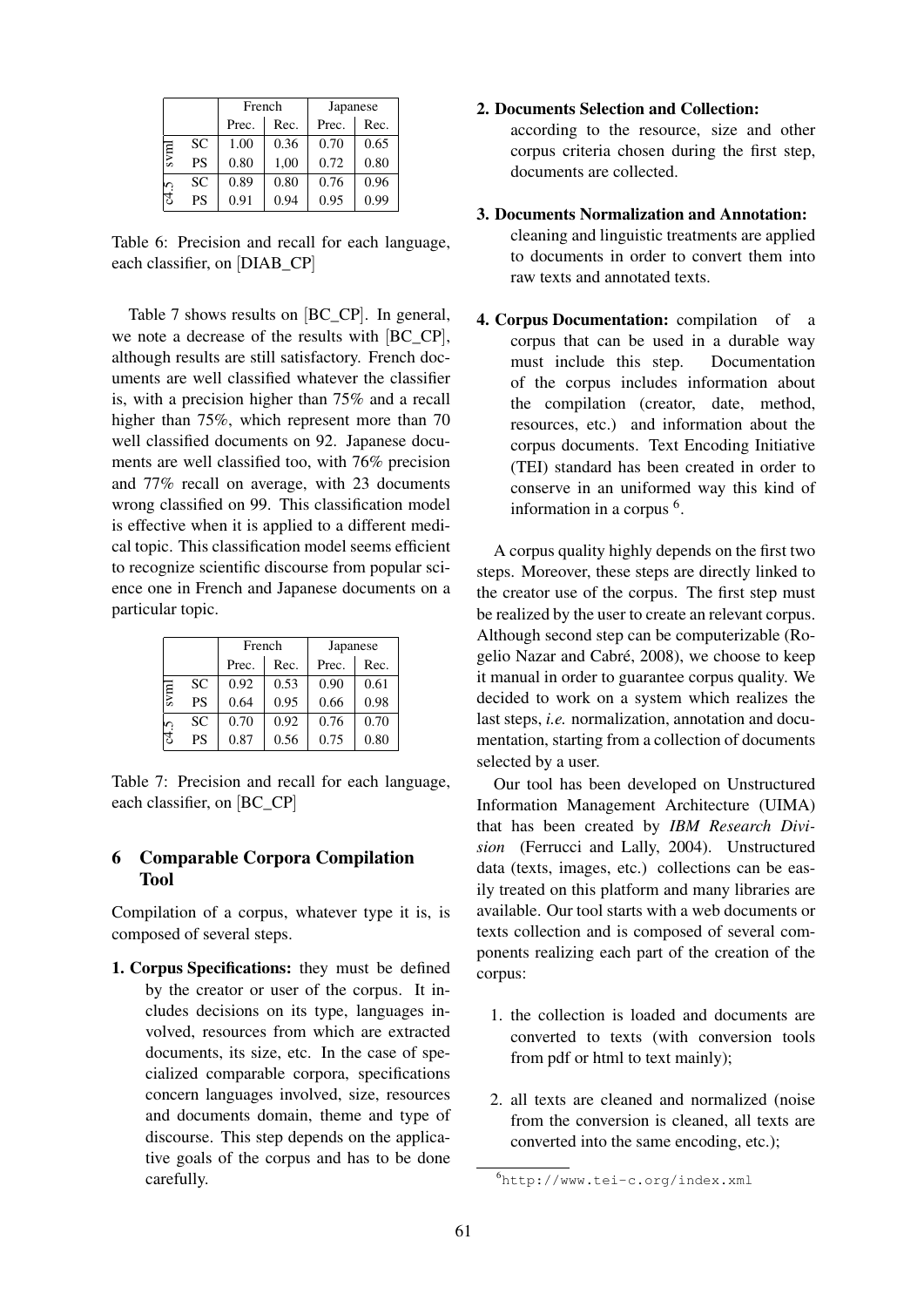- 3. a pre-syntactic treatment is applied on texts (segmentation mainly) to prepare them for the following step;
- 4. morphologic and morpho-syntactic tagging tools are applied on the texts (Brill tagger (Brill, 1994) and Flemm lemmer (Namer, 2000) for French texts, Chasen (Matsumoto et al., 1999) for Japanese);
- 5. texts are classified according to their type of discourse: we use here the most efficient SVMlight classifier. In fact, two corpus are created, on for each type of discourse, then the user can choose one of them. A vectorial representation of each document is computed, then these vectors are classified with the classifier selected.
- 6. documentation is produced for the corpus, a certain amount of information are included and they can be easily completed by the user.

In reality, this tool is more a compilation assistant than a compilator. It facilitates the compilation task: the user is in charge of the most important part of the compilation, but the technical part (treatment of each document) is realized by the system. This guarantee a high quality in the corpus.

# 7 Conclusion

This article has described a first attempt of compiling smart comparable corpora. The quality is close to a manually collected corpus, and the high degree of comparability is guaranteed by a common domain and topic, but also by a same type of discourse. In order to detect automatically some of the comparability levels, we carried out a stylistic and contrastive analysis and elaborated a typology for the characterization of scientific and popular science types of discourse on the Web. This typology is based on three aspects of Web documents: the structural aspect, the modal aspect and lexical aspect. From the modality part, this distinction is operational even on linguistically distant languages, as we proved by the validation on French and Japanese. Our typology, implemented using *SVMlight* and *C4.5* learning algorithms brought satisfactory results of classification, not only on the training corpus but also on an evaluation corpus, since we obtained a precision on average of 80% and a recall of 70%. This classifier has then been included into a tool to assist specialized comparable corpora compilation. Starting from a Web documents collection selected by the user, this tool realizes cleaning, normalization and linguistic treatment of each document and "physically" creates the corpus.

This tool is a first attempt and can be improved. In a first time, we would like to assist the selection and collection of documents, which could be realized through the tool. Moreover, we would like to investigate needs of comparable corpora users in order to adapt our tool. Finally, others languages could be added to the system, which represents a quite time-consuming task: a classifier would have to be created so all the linguistic analysis and classification tasks would have to be done again for other languages.

# Acknowledgement

This research program has been funded by the French National Research Agency (ANR) through the C-mantic project (ANR-07-MDCO-002-01) 2008-2010. We thank Yukie Nakao for the japanese corpus and linguistic resources.

# References

- Arul Prakash Asirvatham and Kranthi Kumar Ravi. 2001. Web page classification based on document structure. *IEEE National Convention*.
- Marco Baroni and Adam Kilgarriff. 2006. Large linguistically-processed web corpora for multiple languages. In *EACL'06*, pages 87–90. The Association for Computer Linguistics.
- Douglas Biber. 1988. *Variation across Speech and Writing*. Cambridge University Press.
- Lynne Bowker and Jennifer Pearson. 2002. *Working with Specialized Language: A Practical Guide to Using Corpora*. London/New York, Routeledge.
- Eric Brill. 1994. Some advances in transformationbased part of speech tagging. In *Proceedings of the 12th National Conference on Artificial Intelligence (AAAI'94)*, pages 722–727, Seattle, WA, USA.
- Soumen Chakrabarti, Martin van den Berg, and Byron Dom. 1999. Focused crawling: a new approach to topic-specific Web resource discovery. *Computer Networks (Amsterdam, Netherlands: 1999)*, 31(11– 16):1623–1640.
- Patrick Charaudeau. 1992. *Grammaire du sens et de l'expression*. Hachette.